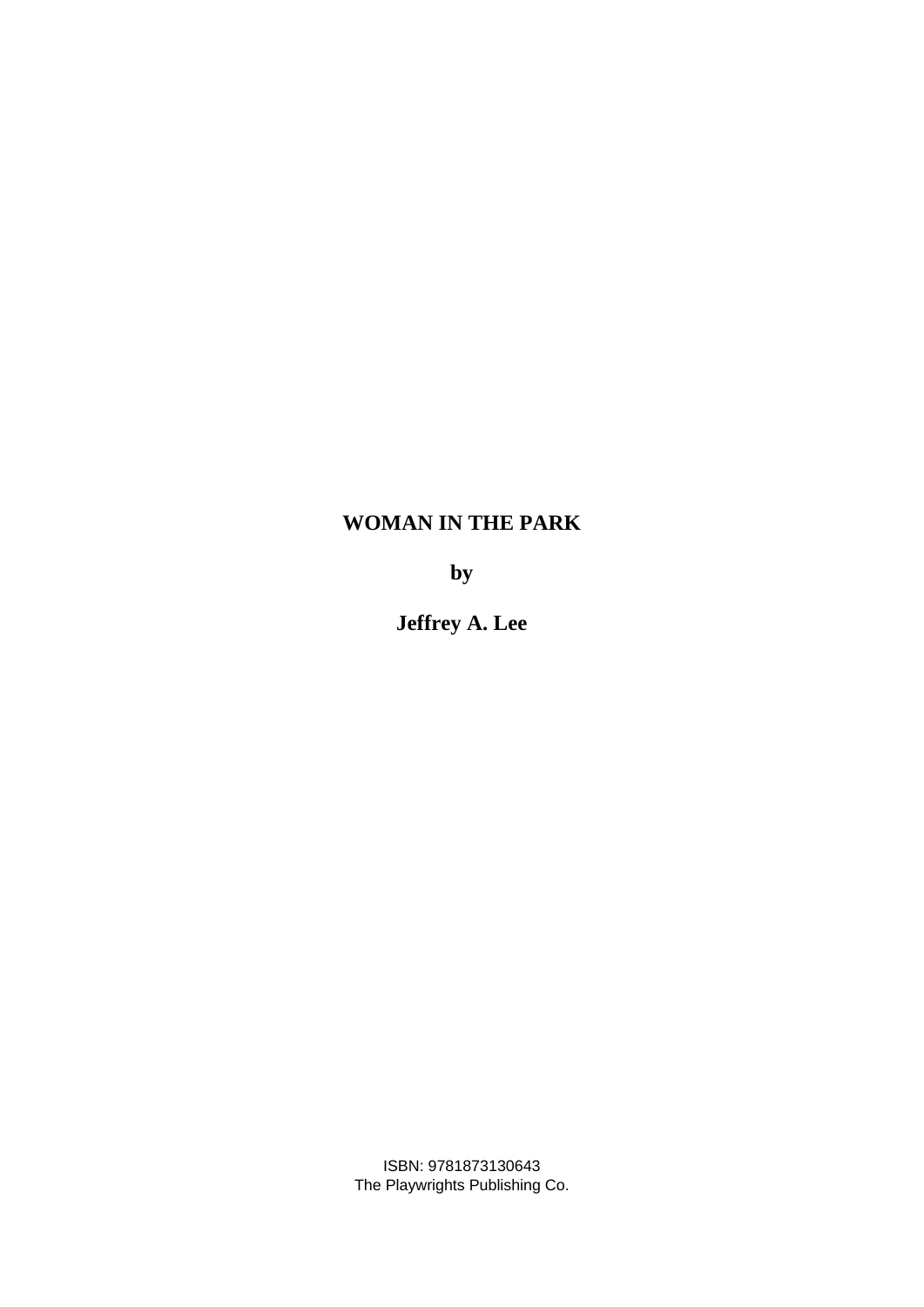Performances or readings of this play may not legally take place before an audience without a licence obtainable on application to:

> The Playwrights Publishing Co., 70 Nottingham Road, Burton Joyce, Nottingham, U.K., [44] (0)1159-313356 playwrightspublishingco@yahoo.com

To avoid possible disappointment, application should be made, preferably in writing, as early as possible, stating: -

- (i) Name and address of applicant
- (ii) Name and address of Society;
- (iii) Name and address of theatre or hall where performance(s) would be held;
- (iv) Times and dates of performances.

A fee will be charged for this licence which must be paid prior to the first performance otherwise the licence is automatically cancelled and the performance becomes illegal.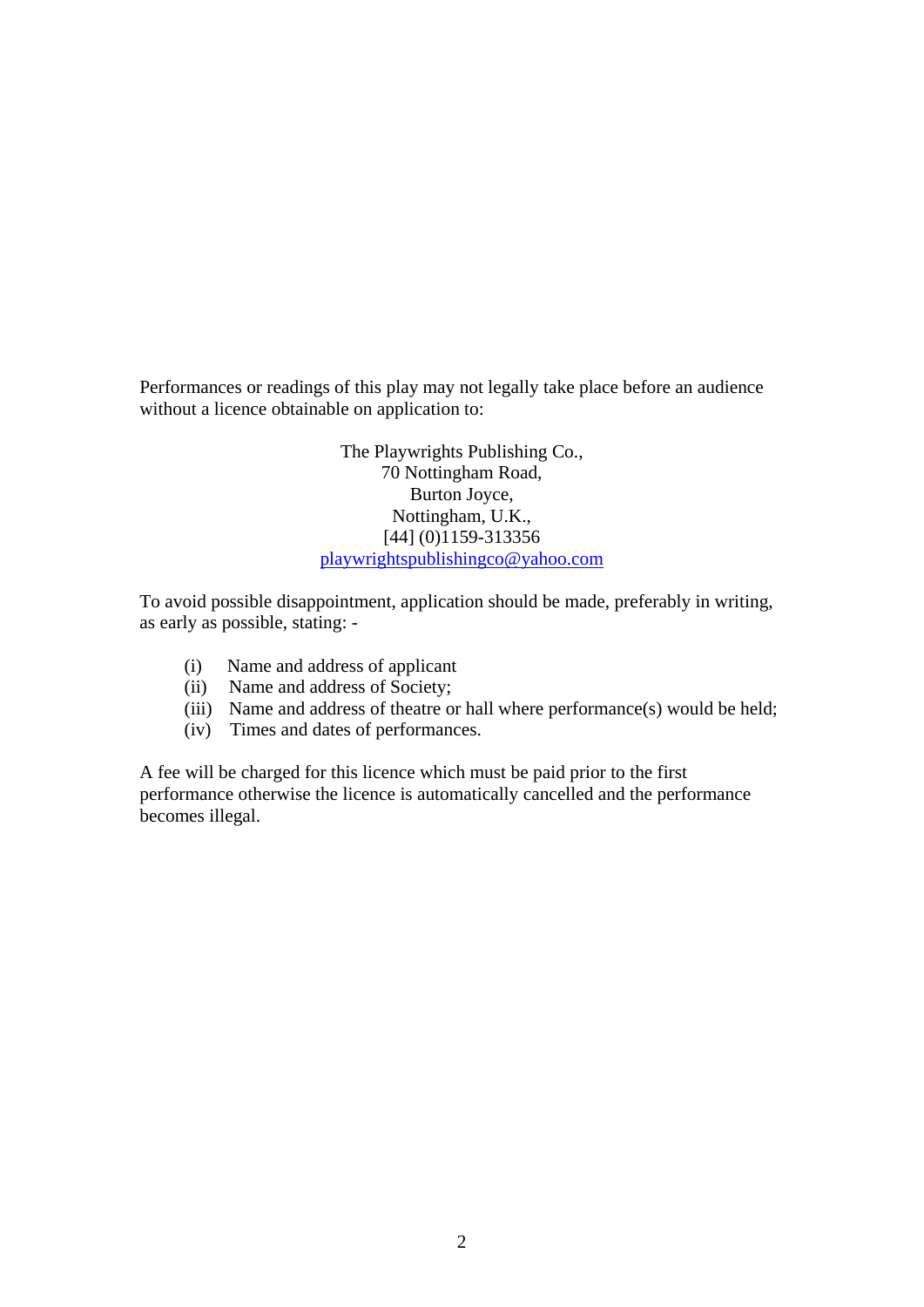## **WOMAN IN THE PARK**

A WOMAN is sleeping on the park bench. She is dressed in a strange assortment of clothes like someone who is not certain of her identity.

A MAN in a suit and carrying a briefcase enters. We can see that he wants to sit on the park bench but cannot make up his mind to do so. After hesitating and almost walking on, he makes up his mind. He sits on the bench very gingerly as far away from the woman as he can. He settles down very quietly with the briefcase on his lap. He glances at the WOMAN who raises her head in her sleep and lets it fall again. He tries to undo his briefcase as quietly as possible, but it opens with a snap.

WOMAN: (*waking with a start*) What!

MAN: (*jumping up*) Pardon?

WOMAN: (*taking refuge behind the bench*) Are you one of them?

 $MAN:$  Excuse me?

WOMAN: (*moving to the bench again*) Are you one of them?

MAN: (*indignantly*) Certainly not!

WOMAN: (*regarding him with deep suspicion*) What are you doing here?

MAN: Actually I was minding my own business.

WOMAN<sup>.</sup> Is that all?

MAN: I was about to have my lunch.

WOMAN: (*staring at his briefcase*) What have you got in there?

MAN: (*looking down at his briefcase*) A few sandwiches.

WOMAN: Is that all?

MAN: (*somewhat exasperated*) My lunch. This is my lunch.

WOMAN: (*staring at the briefcase*) Lunch, is it?

MAN: Yes, my lunch. Look for yourself.

*The WOMAN watches suspiciously as the MAN takes out a package and folds back the wrappings to reveal his sandwiches, using his briefcase as a table.*